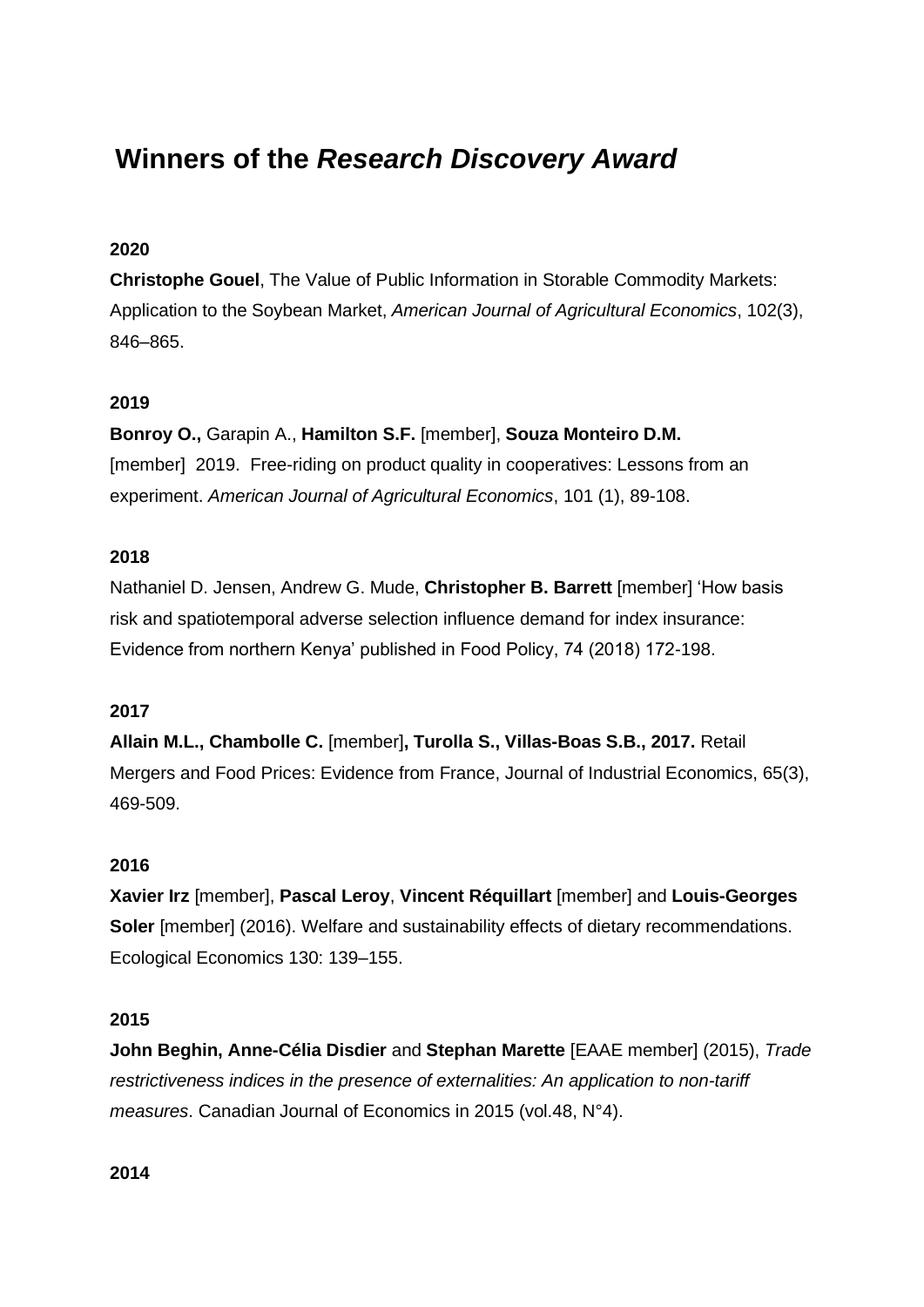**Fishe, R. P., Janzen, J. P., & Smith, A.** [EAAE member] (2014). *Hedging and speculative trading in agricultural futures markets*. American Journal of Agricultural Economics, 96(2): 542-556

## **2013**

**Marc F. Bellemare, Christopher B. Barrett** and **David R. Just** for the paper: **"***The Welfare Impacts of Commodity Price Volatility: Evidence from Rural Ethiopia***",** American Journal of Agricultural Economics, 95, (4): 877–899.

## **2012**

**Randal R. Rucker**, **Walter N. Thurman** and **Michael Burgett** for the paper: "*Honey Bee Pollination Markets and the Internalization of Reciprocal Benefits*", American Journal of Agricultural Economics, 94, (4): 954-977.

## **2011**

**David R. Just** and **Brian Wansink** for the paper: "*The Flat-Rate Pricing Paradox: Conflicting Effects of 'All-You-Can-Eat' Buffet Pricing*", The Review of Economics and Statistics, 93, (1): 193-200.

### **2010**

**Christopher O'Donnell**, **Robert G. Chambers**, and **John Quiggin** for the paper: "*Efficiency Analysis in the Presence of Uncertainty*", Journal of Productivity Analysis, 33: 1-17.

### **2009**

**David Just** and **Travis Lybbert** for the paper: "*Risk Averters that Love Risk? Marginal Risk Aversion in Comparison to a Reference Gamble*", American Journal of Agricultural Economics, 91, (3): 612-626.

### **2008**

**Haimanti Bhattacharya** and **Robert Innes** for the paper: "*An Empirical Exploration of the Population-Environment Nexus in India*", American Journal of Agricultural Economics, 90, (4): 883-901.